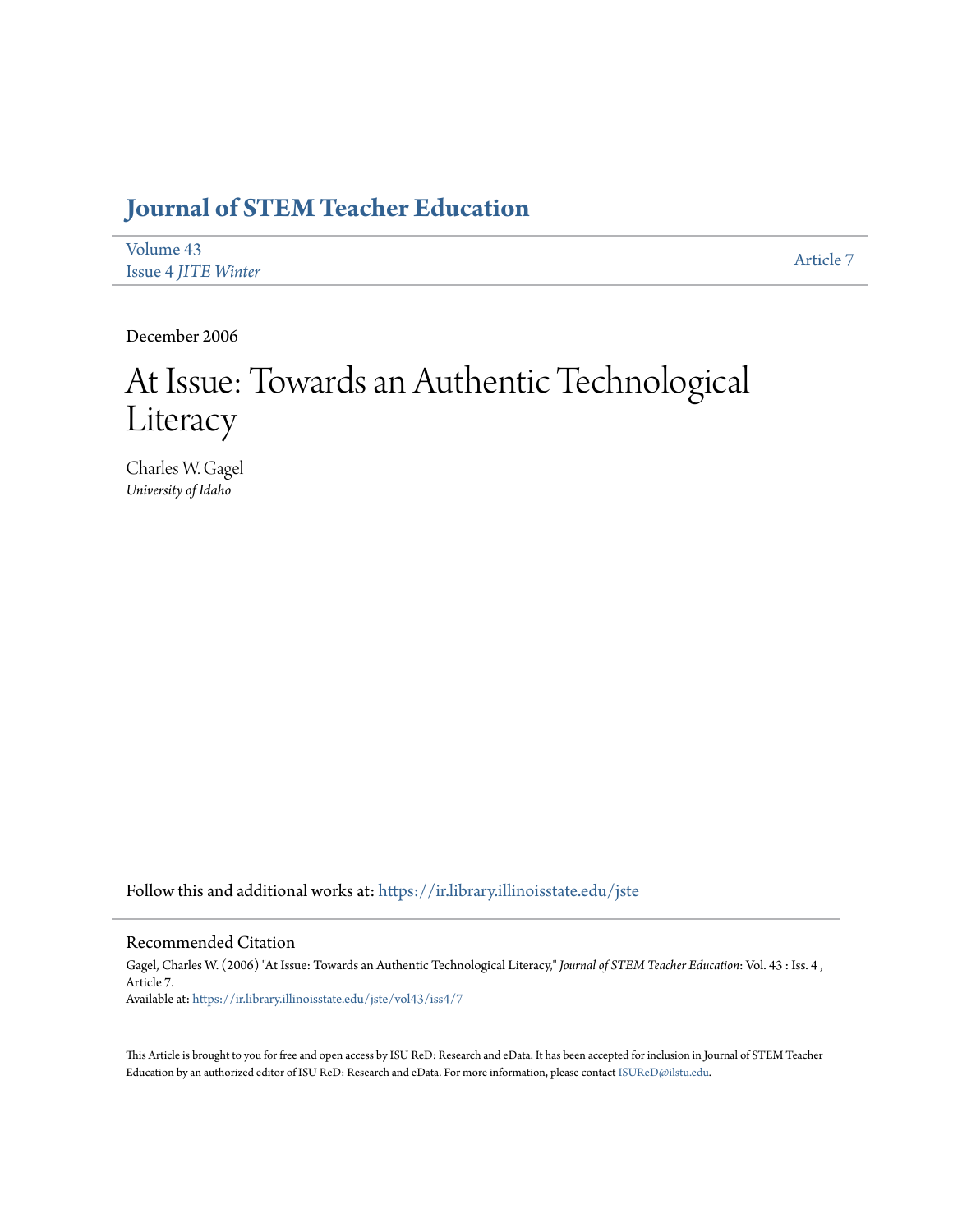# **Towards an Authentic Technological Literacy**

Charles W. Gagel University of Idaho

How would you respond if asked to define technology? What first comes to mind? If you are like most people today, your immediate response would likely mention computers, cell phones, or the Internet. While most people, when questioned further, may acknowledge a broader reach of technology, it is the commonness of that first response which suggests that a one-dimensional understanding of technology pervades our social consciousness.

#### **Background**

According to Ihde (1990), in our modern world, living through a typical day involves us with technology from the moment we open our eyes. The day begins as we wake to the sound of the morning alarm clock. We rise from the material coverings and structure of the bed and proceed to the bathroom with its water systems, fixtures, and accessories. In the kitchen we start the coffee maker, open the refrigerator, turn on the stove, or perhaps slip a slice of bread into the toaster. We then commute to work in our automobiles or some other form of transportation, bolstered all the while by their technological systems. In the workplace we rely on a vast assortment of tools and equipment. After work, we might stop at a store filled with arrays of products, displays, and advertising. Nor does Ihde limit technology to the material world; he also includes social, political, and economic processes. Even our intimate relationships, Ihde points out, include the use of technologies. Thus Ihde places technology in a context well beyond the confines of the material artifacts that many perceive as its boundary.

Gagel is Associate Professor in the Department of Adult, Career and Technology Education at the University of Idaho, Boise, Idaho. Gagel can be reached at cgagel@uidaho.edu.

\_\_\_\_\_\_\_\_\_\_\_\_\_\_\_

Volume 43 Number 4 2006

69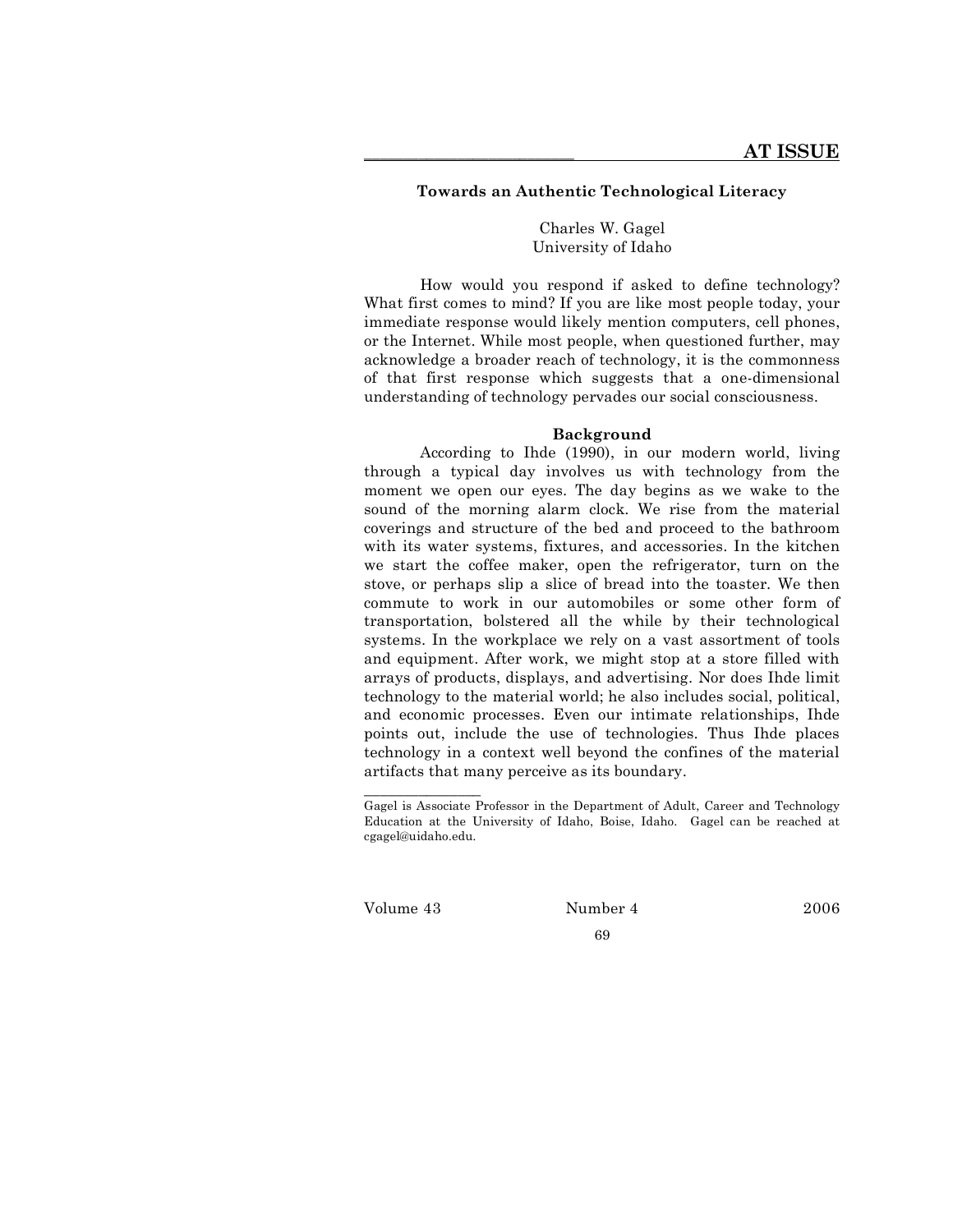Could it be that a limited understanding of the scope of technology is due, in part, to a marginal and narrowing treatment of technology in the school curriculum? This may indeed be the case. In this age of authentic assessment, where context and application are considered essential, the overall general curriculum frequently does not offer an authentic treatment of technology and, consequently, may not be engendering a truly authentic technological literacy. In the broad perspective of technology provided by Ihde, the teaching of technological literacy merits a more authentic treatment in the curriculum and requires a focus directed firmly towards its context in everyday life.

Ihde's multidimensional concept of technology is widely supported in the literature. For instance, Feenberg (1999) emphasizes the social implications of technology in the form of power, control, and politics. Feenberg does not, however, dismiss the more physical aspects of technology. He argues that the study of "technology as a total phenomenon…must include an experiential dimension since experience with devices influences the evolution of their design" (p. xii). In a discussion of vocation, Feenberg maintains that "the technical subject appears autonomous only insofar as its actions are considered in isolation from its life process. Taken as a whole, the succession of its acts adds up to a craft, a vocation, a way of life….These human attributes of the technical subject define it at the deepest levels, physically, as a person, and as a member of a community of people engaged in similar activities" (p. 206). Here, the carpenter is a carpenter because of the tools, materials, and processes used in the practice of carpentry.

Feenberg's essential theme is that "technological design is central to the social and political structures of modern societies….Every major technical change reverberates at countless levels: economic, political, religious, and cultural. If we continue to see the social and technical domains as being separate, then we are essentially denying an integral part of our existence…" (p. i). Changes in a vocation over time are, therefore, directly shaped by the evolution of its artifacts and techniques. It is the rarity of this historical and sociopolitical perspective within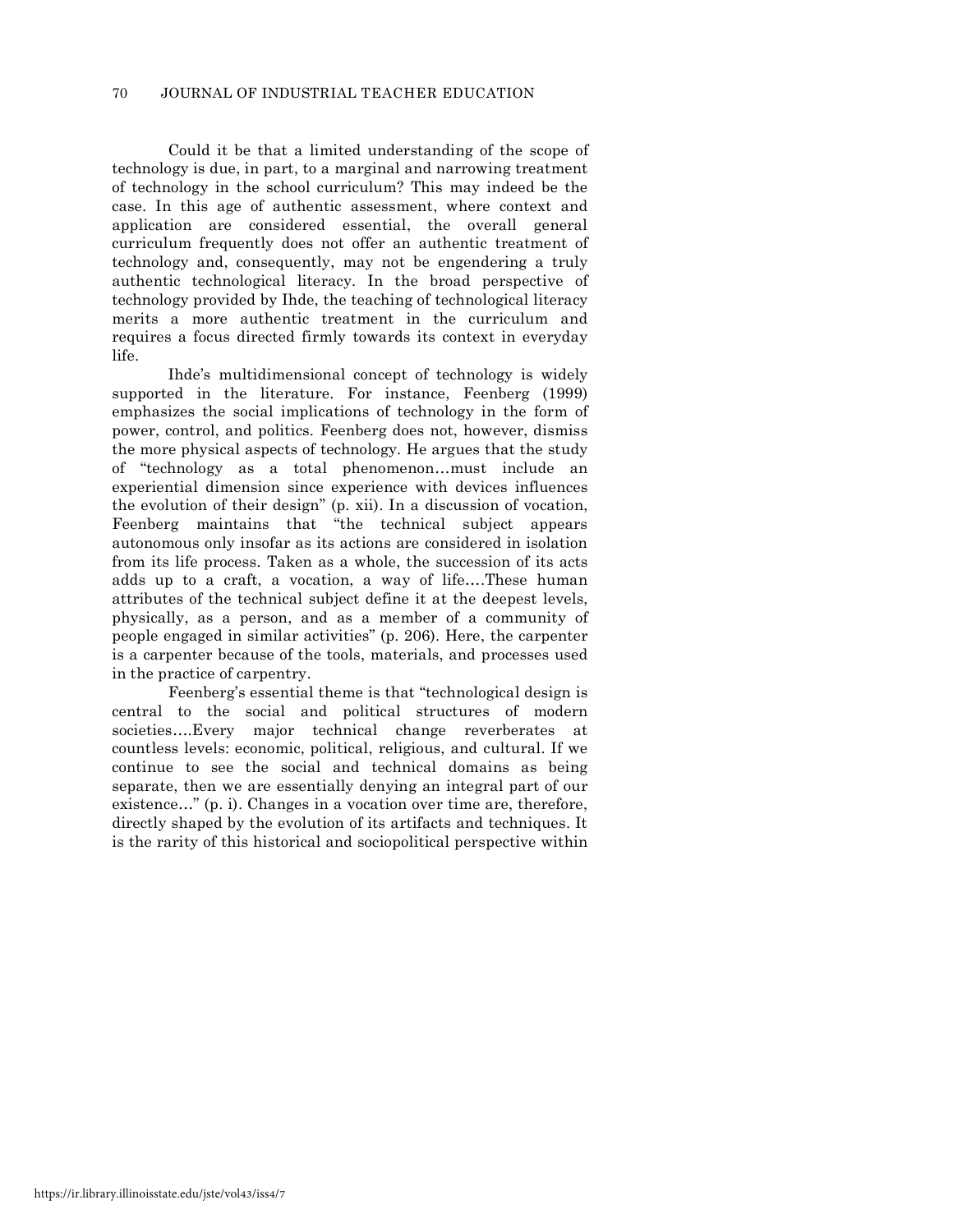At Issue 71

the general curriculum that creates weakness in the teaching of technological literacy.

There are several philosophers and historians of technology that argue for including a historical perspective in the study of technology. Their claim is that too much of today's understanding of technology fails to take into account the mixed blessings that technology provides humanity. Segal (1994), Tenner (1996), and Wenk (1999) hold that unintended consequences are one of the perils of technology. They and many others maintain that all technologies harbor both positive and negative effects. To ignore the risks of technology, Wenk suggests, would be tantamount to "technological sin" (p. 111). Wenk acknowledges the ethical dimensions of technology by stating: "To be sure, technological sin seems an oxymoron because when technology is colloquially defined it is considered value-neutral. When the human ingredients of technology are recognized as vital [to a full understanding of technology], the linkage is obvious" (p. 111). Yet, aside from an occasional elective course on technology and society—usually limited to the university level—there is little treatment of these consequential and ethical issues in the curriculum as it is delivered in the classroom.

Another overlooked aspect of technology is its linkage with science. When mentioned along with science, technology almost invariably is mentioned second. Some maintain that technology is a secondary form of science (i.e, applied science), which therefore justifies its subordinate stature. Tiles and Oberdiek (1995) describe this debate as being rooted in a "conflict between utility and intellectual status" (p. 74). The authors explain that "the use of the 'scientific method' for problem solving, both in science for answering theoretically posed questions and outside science for answering practically posed questions, is one of the reasons why, in the public mind, 'science' has come to cover engineering and technology as well as theoretical science" (p. 87). With science and technology so intertwined and interdependent in today's world, Tiles and Oberdiek suggest that it makes more sense to speak of "techno-science" rather than "applied science." They conceptualize science and technology as two functionally distinct forms of knowledge and reason; the former seeking to explain the natural world, the latter seeking to modify it.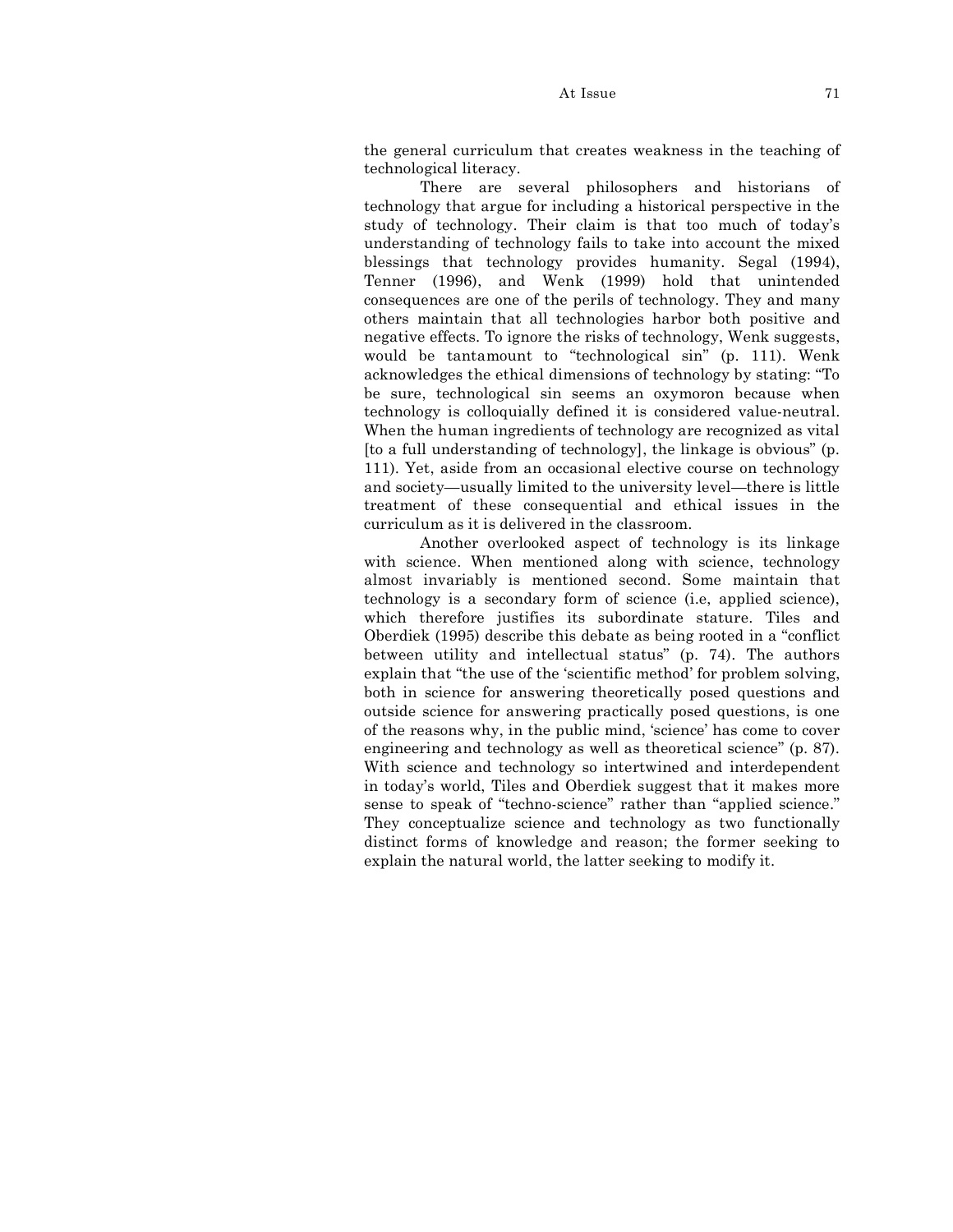Given even this brief appraisal of technology, it seems reasonable to conclude that technology constitutes more than mere artifacts and technique, and that because of technology's innate relationship with humanity, it possesses intellectual, social, and cultural dimensions. Yet narrow definitions of technology, ones which have ignored its broader ramifications, have limited the teaching of technological literacy.

## **Technological Literacy**

There have been innumerable attempts to define technological literacy over the past two decades. Many fields of study have engaged in this discourse and have invariably tended to emphasize their own disciplinary values. In the field of technology education, the tightening embrace of engineering further constrains the field's perception and treatment of technology. Such differing and self-absorbed viewpoints have resulted in a conflicting variety of interpretations and a curriculum still confused as to what it truly means to be literate in technology.

In direct contrast to definitions which promote one field or another, a holistic concept of technological literacy has entered the curricular literature. For instance, Seemann (2003) argues for a set of holistic principles to guide the teaching and learning of technology. He remarks, "Increasingly, more is asked of technology educators to be holistic in the understanding conveyed to learners of technology itself itself in order to make better informed technical and design decisions in a wider range of applied settings" (p. 28). Seemann states that a case has been "made for technology to not merely be a 'know how' learning experience, but necessarily also a holistic 'know why' learning experience…" (p. 28). The intent of a holistic approach is to develop in the learner an ability to consider a technological problem and/or solution in a full context. The basic principles that Seemann advocates are intended to develop a habit of mind that naturally considers the technical not only in the applied setting, but in the greater social, environmental, and time context as well.

Technological literacy, as described here, requires a multidisciplinary, coordinated treatment within the broader school curriculum. The inclusion of a historical, sociopolitical,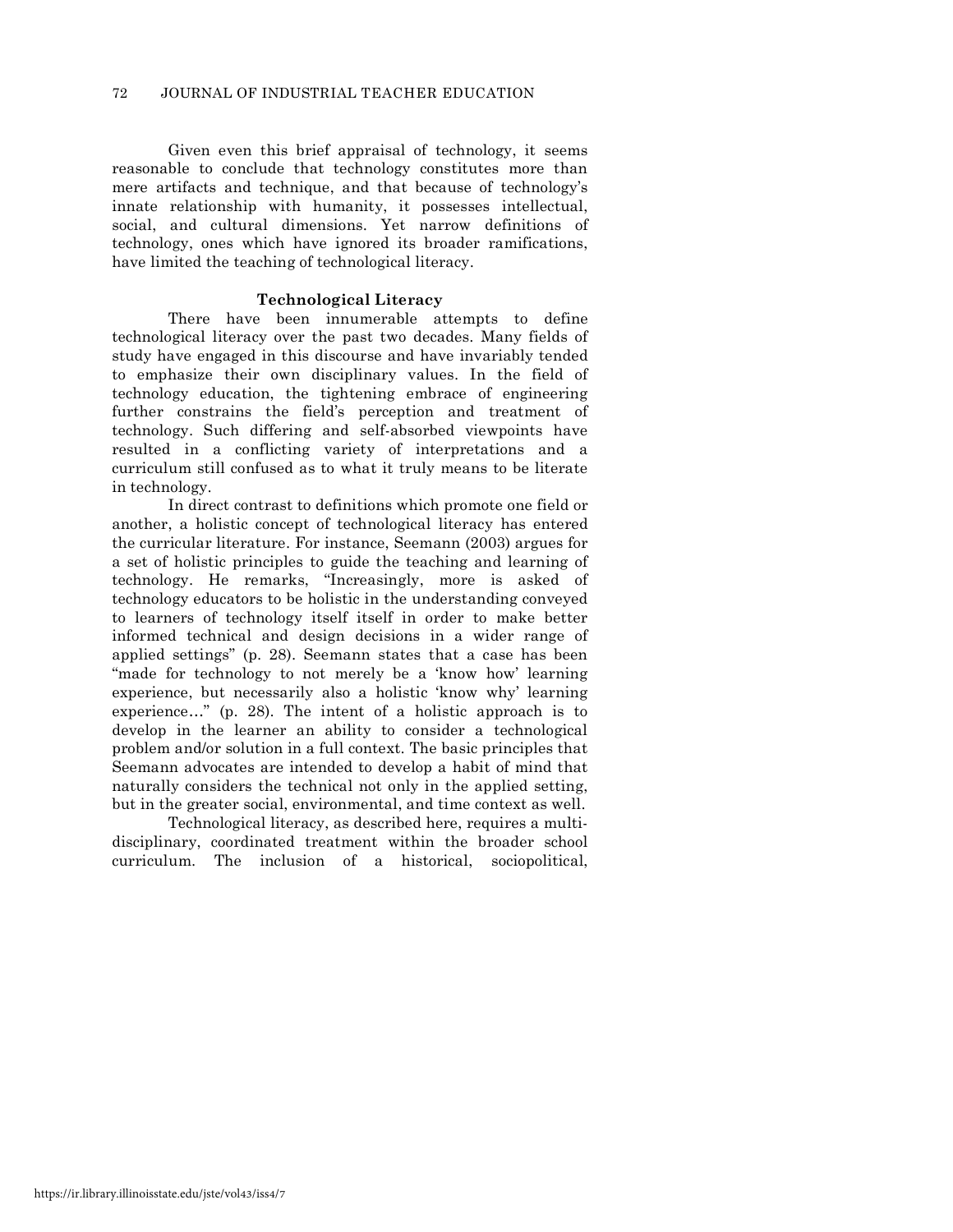#### At Issue 73

environmental, as well as instrumental appreciation of technology would create technological literacy that prepared the average citizen for everyday life and living.

One of the most succinct definitions of technological literacy is published by the International Technology Education Association (ITEA). It states that technological literacy is "the ability to use, manage, understand, and assess technology" (ITEA, 2000, p. 242). In an analysis of technology education curricula of six countries, Rasinen (2003) found that the ITEA themes (ability, usage, management, etc.) are common in the curricula of the nations reviewed. Across the various curricula, goals consistently required students to develop an understanding of the effects of technology on society and culture; to know the history of technology; to recognize its relationship with the environment; to master the necessary skills to plan, produce, and evaluate; to tolerate uncertainty and adapt to new technologies; and to recognize the interconnections between technology, the workplace, and everyday life. An interdisciplinary delivery, which often included science, social studies, mathematics, and occasionally, history, was also common.

#### **The Case for an Authentic Technological Literacy**

The notion of authentic technological literacy came about through efforts to create an authentic assessment instrument for technological literacy. The practice of authentic assessment requires that a topic be presented through a naturalistic context. It also requires that the learner demonstrate an appropriate level of application. The authenticity of the curriculum, therefore, can be judged in terms of how, and to what degree, a particular aspect of technology is experienced and assessed in the learning process.

As test designers attempted to develop test items, it became apparent that everyday encounters with technology were only incidentally treated in the curriculum. The majority of available tests for technological literacy were composed of items that were void of context or application. Moreover, the existing tests did not seem to recognize that the general population can function very well technologically in everyday life without being able to recall technical nomenclature, exacting specifications, algorithmic procedures, or specific historical events. In the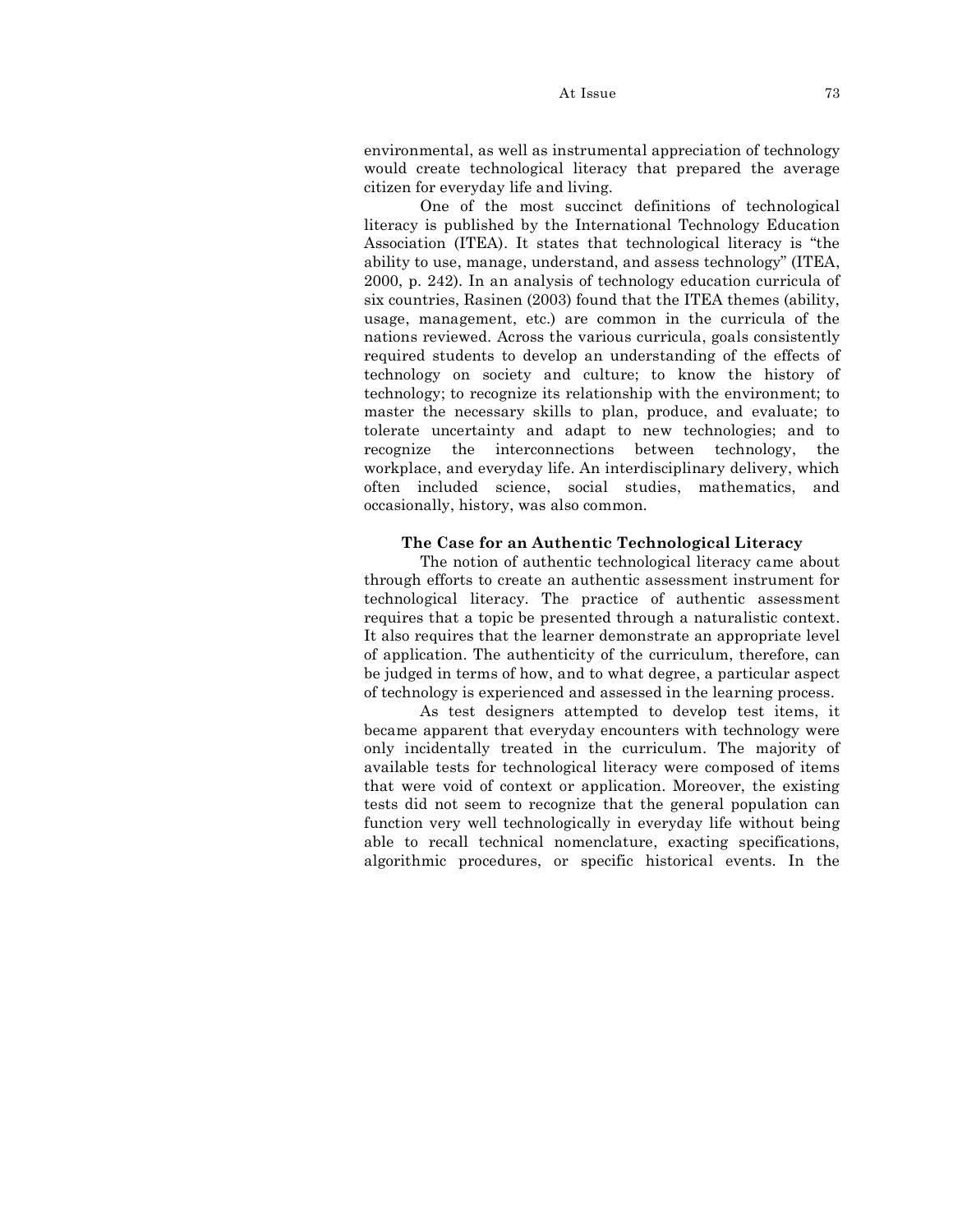existing tests, assessment that required application, analysis, synthesis, and/or evaluation of everyday technological encounters were extremely rare.

In designing authentic assessment instruments, test designers reasoned that technological literacy exists at varying levels of mastery and across an assortment of technological domains. Exactly what domains and what level of mastery is required for a standard of technological literacy that meets the needs of the general population was (and still is) unclear. For test design purposes, technological domains were defined within areas of life where one commonly encounters technology; namely, food, shelter, clothing, communication, wellness, transportation, and entertainment. Highly specialized technology, such as that found in specific workplace environments, was not included because it was not considered applicable to the needs of the general population. It is the effort to meet the needs of the general population that draws into question the growing popularity of an engineering focus in technology education. Rather than encourage a more holistic approach, such a focus could potentially narrow the field's treatment of technology and therefore further marginalize technology's presence in the overall curriculum.

#### **Conclusion**

The tendency of the general population to view technology as a narrow, restricted field confined to computers, cell phones, and the Internet suggests that the present treatment of technology in the school curriculum may be too fragmented and too abstract. In order to create a greater understanding of the pervasive reach of technology in today's world, the teaching of technological literacy should broaden its context to include the uses of technology in the common everyday experiences of our daily lives and to consider its influences on our culture, politics, economics, and social interactions. Rather than move towards an engineering design focus, which would only serve to pigeonhole it further, technological literacy needs to expand its scope to integrate it with the goals of general education; that is, to provide an education that generalizes to everyday life in society. By providing a holistic representation of technology, technological literacy would realize the goals of general education, fulfill the